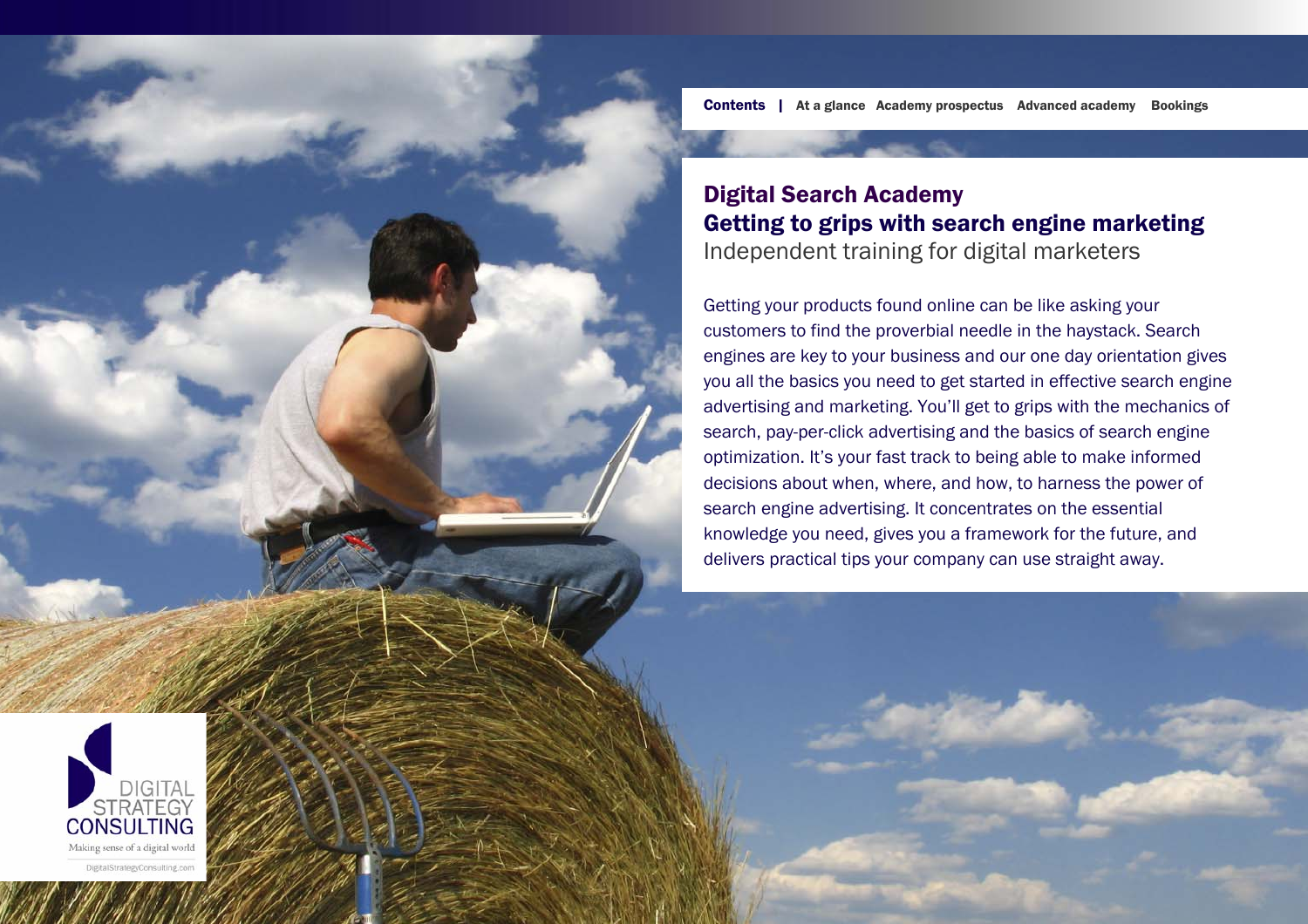Search engine marketing can turn around your business. It's the most powerful online customer acquisition tool there is, and it's revolutionising direct marketing. Get it right and it delivers more customers at a lower cost than any new channel. But getting it right takes a little practice, and that's why marketers and search firms asked us to create this

one day course: to fast track the learning and help marketers get to grips with search.

"We created this course to let you learn from leading search engine marketers: get on the fast track, get results quickly and avoid the potholes along the way. You'll learn new skills, gain deeper insights and build clear action plans. You'll get better results straight away"

Online marketing pioneer Danny Meadows-Klue helped create the Internet Advertising Bureau in the UK and a dozen countries around the world. As its first chief executive he began evangelising search engine marketing in 2000. He designed this course to help accelerate brands up the learning curve.

# At a glance

## In an intensive one day course you'll get to grips with search engine advertising

We teach you the ten steps of search engine advertising and search engine optimization. We give you a strategic framework to structure your knowledge, and then fill it with practical tips.

By the end of this Digital Search Academy, you'll be able to answer these questions:

- •What is the structure for a search engine advertising campaign?
- •Where do I start and what are the critical steps?
- •How can I buy customers at a price that's right for my business?
- •How can I write search ads that target my best prospective customers?
- •How can I balance targeted messages with my needs for volume?
- •What are the bidding strategies I can choose from?
- •How do I make the most of the customers I acquire?
- •What processes should be in place to track the return I get on my investment?
- •What are the common potholes I should be aware of?
- •What elements of search engine optimization do my team need to tackle?
- •What does all the search jargon mean in practice?

Our blend of seminars, workshops and exercises will have you and your colleagues working together on search marketing plans you'll be able to apply to your own business. Our intensive courses are packed with knowledge, and fun to take part in.

# Training is key

Our Academy courses are designed to materially change your business.

- •It's like six months of on-the-job learning crammed into just one day.
- • Get the real insights rather than the sales pitch: unlike discussions with your suppliers there are no hidden agendas - our only goal is growing your skills.
- • Enjoy guaranteed first class knowledge: saving you time and money instead of attending more industry conferences with few competitive ideas.



# Just one small improvement in your next campaign covers the cost of this course!

#### © 2006 Digital Strategy Consulting Ltd.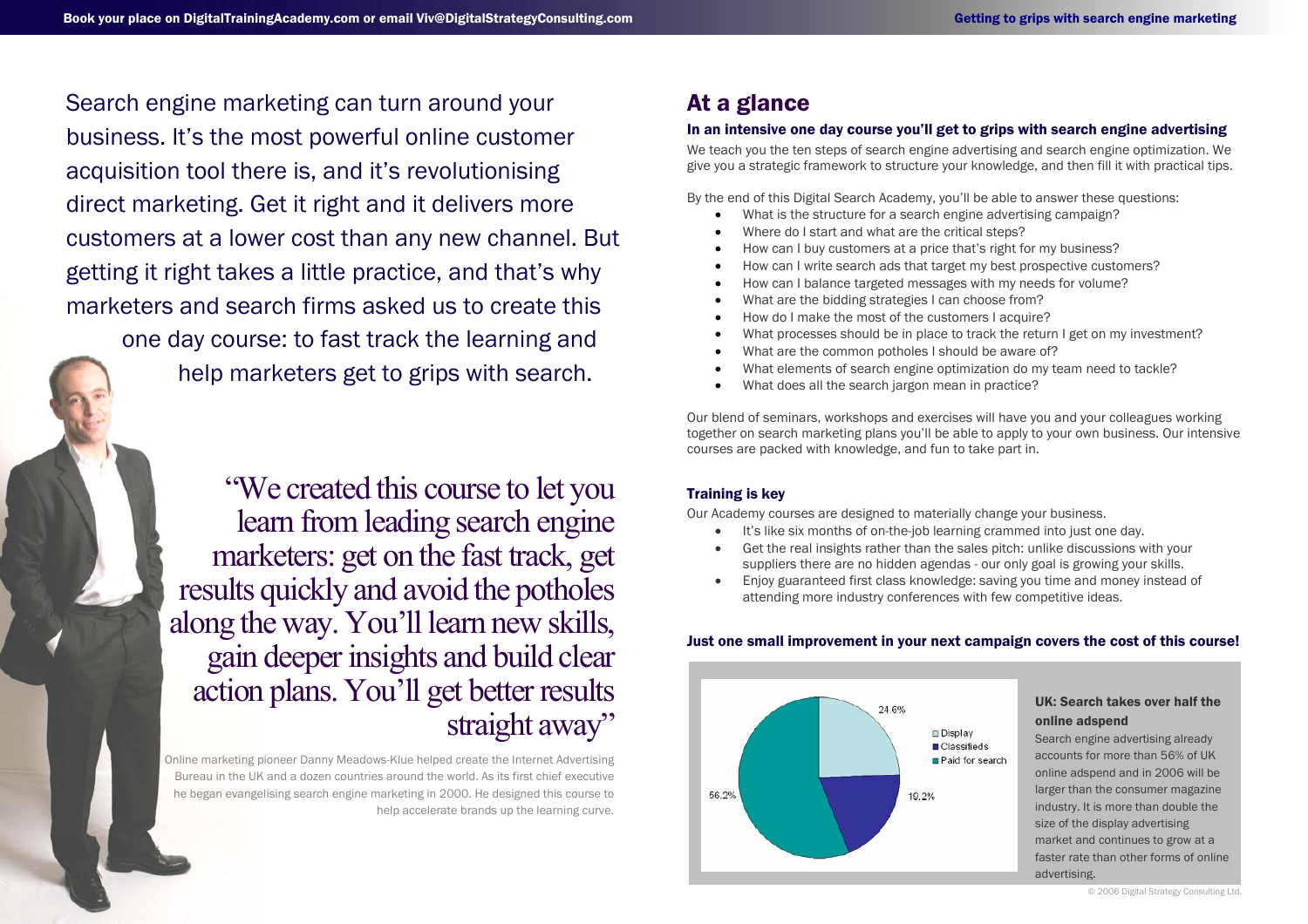# Getting to grips with search engine advertising What's in your intensive one day Academy?

## You'll get to grips with search advertising and learn a framework for the future

In our ten step plan we break down a search campaign into its constituent parts and look at who should own search within the marketing team. You'll learn about where search fits in the online marketing mix and customer acquisition marketing strategies. You'll also discover different approaches in budgeting for search and many ways to improve your ROI.

#### Building smart customer acquisition objectives

We give you a simple formula and share some typical examples of how it works. By getting the objectives right at the start, your campaign heads in the right direction.

#### The Pay Per Click Toolkit

How do paid-for-search techniques work? How can you use them to match your customer segmentation?

#### Designing a PPC Campaign

How do you design a paid-for search campaign? How do you value your acquired customer?

#### Selecting the right search engine

We show you the differences between the main engines and how smaller engines can deliver strong value. Do niche engines have a role in your business? Is each engine working for you as hard as it can?

#### Building your keyword lists

We explain the theory of keywords and examine the best practice in building lists. What are the golden words for your campaign? Why do the words that generate the most clicks not always generate the most sales? Why are some clicks worth much more than others? Why do some keywords cost you more, but deliver less value.

#### Getting to grips with bidding strategies

We show you how to set bid prices and bidding strategies. Is being number 1 right for your brand? How much is a customer worth? How can you respond as the market price changes?

#### Writing ads that get clicked

How do you write strong copy for a headline and a listing? What are the key things to include? How many ads should you have in your campaign? How do you adapt copy in underperforming ads?

#### Getting every click to count

We help you improve conversions by examining the principles behind successful landing pages. What can you do to boost conversion? What matters most in a landing page's design? How can your website work harder for you?

#### Getting your measurement metrics right

We cut through the metrics jargon, demystifying the terminology. We help you understand which metrics are right for your business and how they can be easily applied.

#### Understanding and planning your ROI

Getting return on investment right is key. In this workshop we examine the lifetime value of the customer, highlight the key issues, and help you improve the accuracy of measuring your own ROI.

#### Getting to grips with search engine optimisation

As well as pay per click campaigns, you'll learn the essentials of search engine optimization and the best practice for ensuring your website is 'friendly' to search engines that want to list you for free.

- •What stops a website being listed the way you'd like?
- •How can you get listed for the right topics?
- •How can you apply concepts like keyword density to improve your site?
- •Which approaches should you steer clear from?
- •How can you get the balance right between your optimization and advertising?

#### Course exercises

All our courses include practical exercises that will help you change the way your firm behaves. In 'Getting to grips with search engines', we help you write the key steps of a search engine marketing plan throughout the day, using each lesson to enhance your skills.

- •Objectives: You'll write the search objectives for your next campaign
- •Keywords: You'll build a list of keywords for your next campaign
- •Copywriting: You'll write the framework for the ads you'll be using
- • Bidding: You'll explore what happens in practice with bid prices, and build those lessons into your bidding plan, with something to share for your colleagues back in the company

#### What makes our courses so effective?

- $\triangledown$ Leading trainers and freshest thinking
- $\triangledown$ Focused just on the topics that matter right now
- $\triangledown$ Customized masterclasses based on the needs of senior executives
- $\Delta$ Fast-paced intensive courses that minimize time spent out of office
- $\triangledown$ Practical courses grounded in current best practice
- $\triangledown$ Robust action plans to transfer the learning back into your business



#### Capturing your ideas

In many Digital Training Academies, we act as facilitators to help you devise more robust digital strategies. As part of our courses we can capture these ideas, and channel all the energy of the training sessions into knowledge you can use back in the workplace.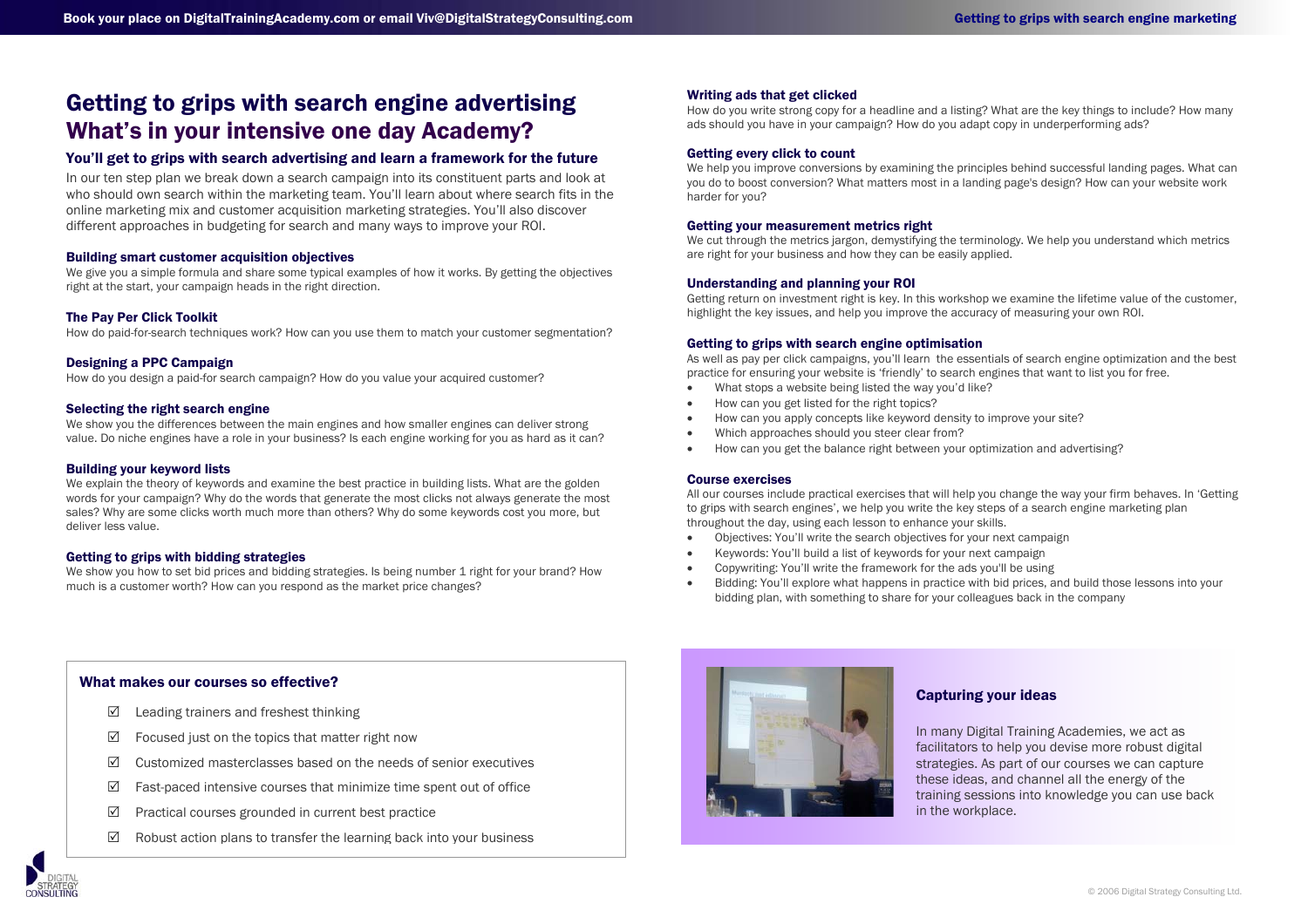# Getting to grips with search engine advertising What's in your intensive one day Academy?

## Training packs

Your comprehensive training packs will give you all the facts you need and a great reference



Training packs<br>Your comprehensive training packs will give you all the facts you need and a great reference<br>point for the future. changed customer acquisition and direct marketing forever. Can you afford not to be on top of how search advertising really works?

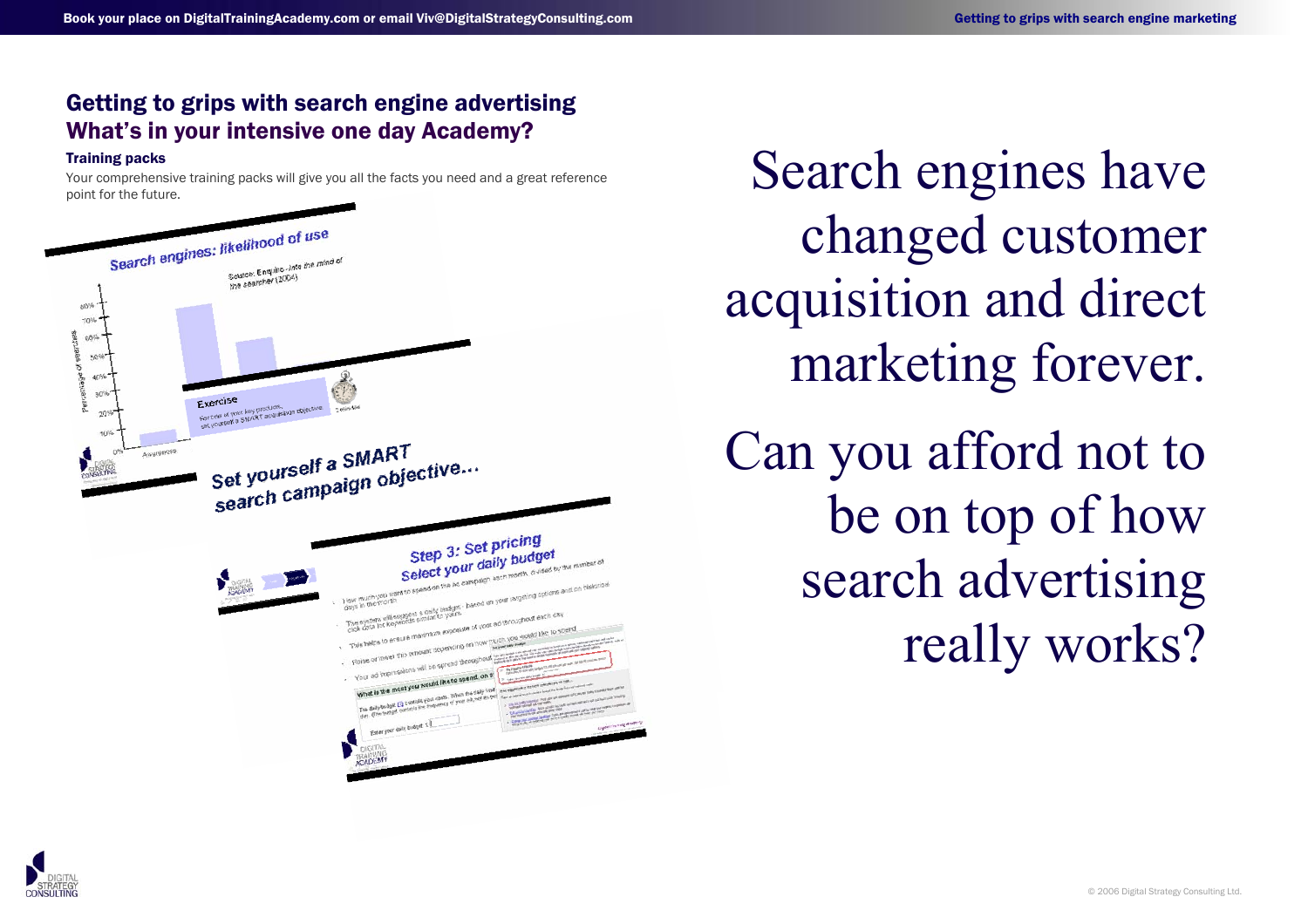# Our advanced Digital Search Academy

## How experienced search engine marketers can improve their effectiveness

If you've been using search engine advertising for a year, then our Advanced Digital Search Academy will help you move to the next level. Here are some of the topics we cover:

#### Inside the search engine

•Understanding the latest thinking about how the editorial policies are changing..

#### New techniques: unlocking the latest powerful tools

- •Harnessing maps and local search.
- •How pay-per-acquisition, pay-per-call and a download on the newest ideas.
- •How search can be integrated into a wider acquisition strategy.

#### Advanced keyword strategies

• Combining negative words, broad phrases and tracking the customer through the steps in their searching to improve your ROI and reach more customers with your message.

## Advanced bidding strategies

•Finding out what the smartest search marketers are doing and why.

## Campaign critique

•We get you trained up to look for ways to improve your search campaigns.

#### Click fraud

•Latest thinking on how to tackle the challenges of potential false clicks.

#### Harnessing the brand impact of search

•Why the latest thinking reveals that brand marketers are also switching to search.

## The search engine workshop

•Discussing the key challenges with your peers to share insights about how to overcome them.



# Jargon Busting!

Always a popular module on our Digital Training Academies. We don't just give you the meaning, we explore the context until you're confident you can explain it to their colleagues.

Look out for prizes to the learner who's found the geekiest piece of jargon this month.



#### Training certificates and qualifications

All executives receive training certificates detailing what was covered in the course. The qualification ladder includes four courses:

Getting to grips with search engine marketing Advanced techniques in search engine advertising Advanced techniques in search engine optimisation Search engine advertising masterclass



## Digital Knowledge Packs

To help accelerate your learning, all delegates receive an extensive pack of research, reports and training materials. During the workshops we capture many of your ideas and present these back to you as tools you can use in your company.

# Delegates enjoy a free subscription to…



# Research: Digital Insight Reports

Our Digital Insight Reports give you the inside track. Recent editions include Digital Europe – tracking the rising in online advertising spend across Europe, Digital Advertising Futures – our forecasts for online advertising growth and digital media substitution, how online is eroding the brands and revenues of traditional media.



#### Opinion: Meet the Digital Thought Leaders

Our monthly Though Leadership interviews explain what key opinion formers believe the market is doing. Craig Newmark takes us behind the scenes at the classifieds website Craig's List. Richard Duvall shares his plans for the world's first online bank exchange, and web analyst Jim Sterne shows how any firm can unlock more value from their site.